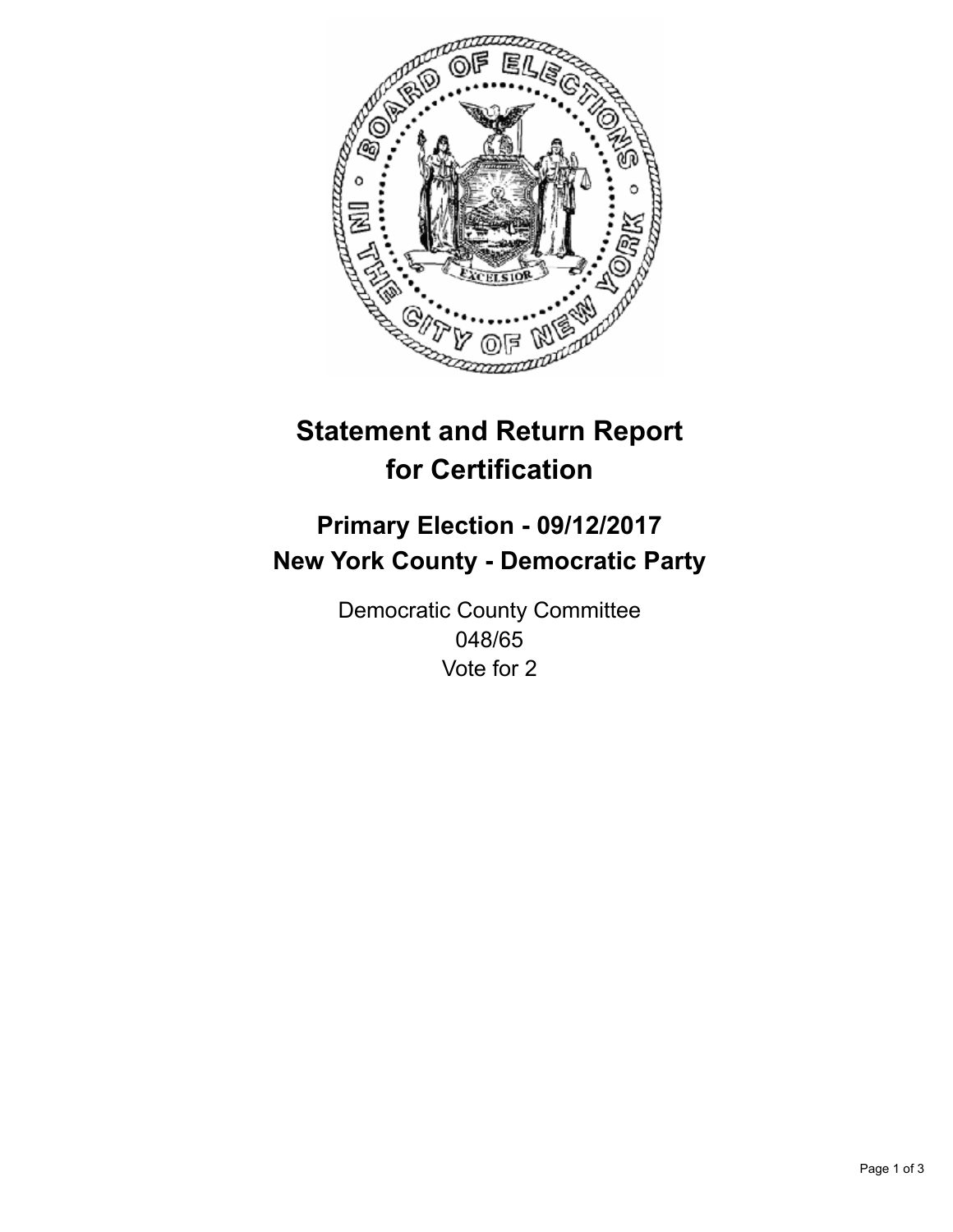

## **Assembly District 65**

| <b>PUBLIC COUNTER</b>                                    | 262            |
|----------------------------------------------------------|----------------|
| <b>MANUALLY COUNTED EMERGENCY</b>                        | 0              |
| ABSENTEE / MILITARY                                      | $\overline{2}$ |
| AFFIDAVIT                                                | $\Omega$       |
| <b>Total Ballots</b>                                     | 264            |
| Less - Inapplicable Federal/Special Presidential Ballots | 0              |
| <b>Total Applicable Ballots</b>                          | 264            |
| <b>MATHEW QUEZADA</b>                                    | 156            |
| <b>MARTHA HORNTHAL</b>                                   | 126            |
| LARYSSA SHAINBERG                                        | 81             |
| <b>DOV GOLDMAN</b>                                       | 82             |
| JEFF LA PADILA (WRITE-IN)                                |                |
| <b>Total Votes</b>                                       | 446            |
| Unrecorded                                               | 82             |